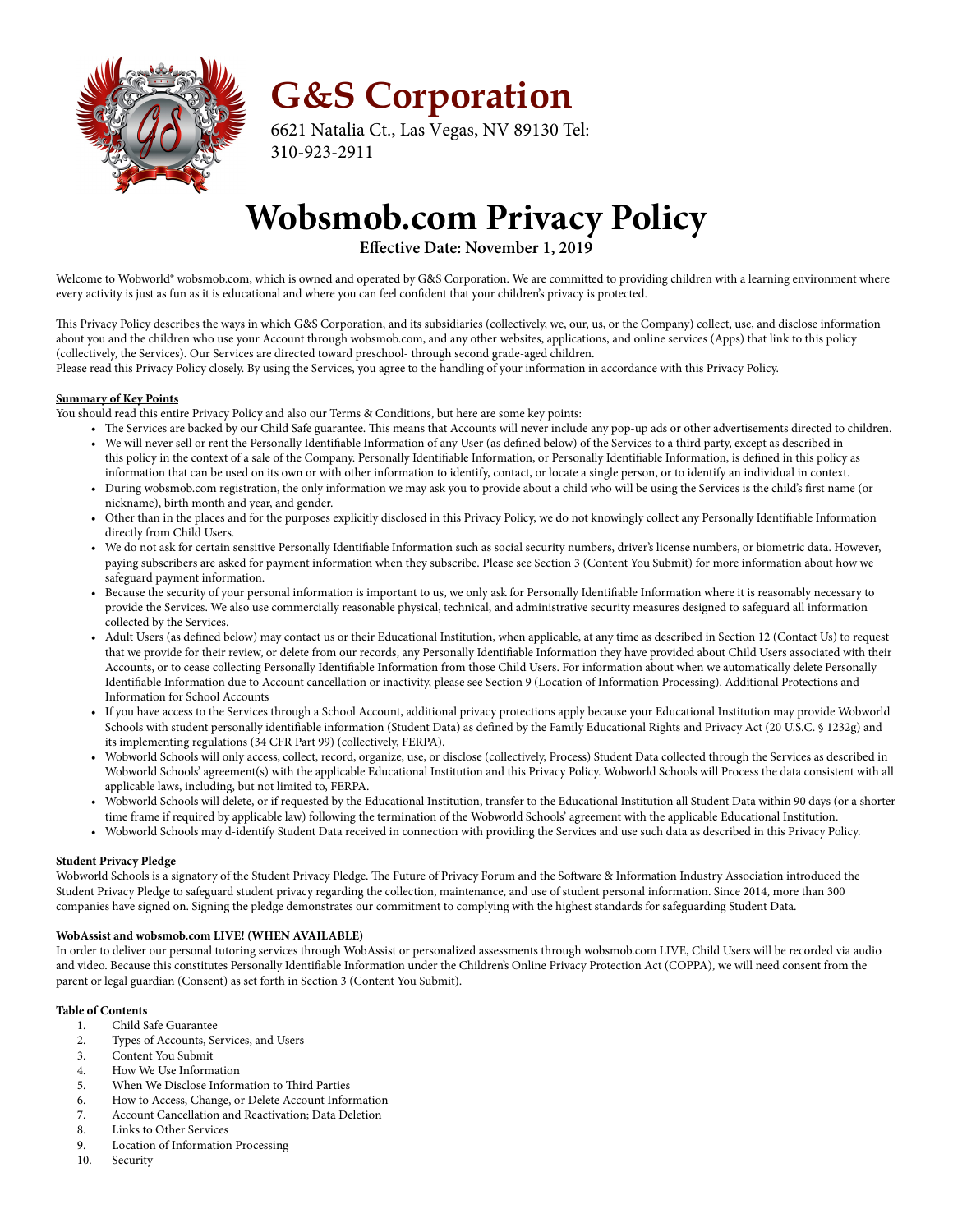#### 11. Changes to Our Privacy Policy

12. Contact Us

# **1. Child Safe Guarantee**

The Services are backed by our Child Safe Guarantee. This means that Accounts will never include any pop-up ads or other advertisements directed to children. In addition, Child Users are blocked from accessing external links. External links will only be available if an Adult User enters his or her password.

# **2. Types of Accounts, Services, and Users**

How we collect, use, and disclose information depends on the type of Account and the type of user. We currently offer the following types of Accounts through the Services: Family Accounts, Teacher Accounts, and School-Linked Accounts, Librarian Accounts, Guest Library Accounts, Personal Library Accounts, Library Home Checkout Accounts, and Community Center Accounts (collectively, Consumer and Other Accounts), which are described in our Terms & Conditions. Separately, Wobworld Schools provides School Accounts, which are only for Educational Institutions.

Consumer and Other Accounts and School Accounts are collectively referred to as Accounts, and the provisions of this policy apply to all Accounts. Any difference in how the Consumer and Other Accounts and School Accounts are treated is identified below.

Users of the Services include Child Users (any child under age 18 who uses the learning portion of the Services) and Adult Users (including parents and legal guardians of Child Users, Gift Account purchasers, teachers, librarians, and community center administrators), collectively referred to as Users.

#### **3. Content You Submit**

A. Information Users Provide to Us As more fully set forth below, we and our third-party service providers collect information that Users provide when using the Services, including when Adult Users create an Account, sign up for Services, or contact us with a question, comment, or request, and when Child Users participate in tutoring or assessment sessions. However, we will only use or disclose this information in accordance with this policy and applicable law. Please see Section 5 (When We Disclose Information to Third Parties) below for more information and how we limit disclosure of Child User information.

# **Adult Users**

Adult Users are asked to provide certain information about themselves when registering for any Account, including first and last name, email address, and telephone number (which is optional). The other information provided at registration depends on the type of Account or Adult User. For example: Payment information is collected from Adult Users who purchase a Family Account, including those who purchase a Gift Account for others. For your security, we do not store your complete credit card number in our databases but retain only the first six digits and last four digits so that we can identify your Account and respond to your requests and questions.

A parent or legal guardian email address is collected when the Adult User purchasing a Family Account or setting up a Personal Library Account or Library Home Checkout Account states that he or she is not the legal guardian, or if a teacher or community center administrator provides such addresses in order for parents or legal guardians to connect to the Teacher Account, Community Center Account, or School Account.

The school, library, or community center name and address (state and ZIP code only) are collected from Adult Users who register for a Teacher, Librarian, or Community Center Account. Adult Users who register for a Family, Teacher, Classroom-Linked, Personal Library, Home Checkout, Community Center, or School Account are asked to provide the first name (or nickname) and gender and may be asked for the birth month and year of Child Users who will be accessing the Services through their Accounts.

In addition, Adult Users can provide us with information through separate password-protected sections (i.e., the Parent Section or Teacher Dashboard) of the Services. These sections, accessible via the Menu or Settings link on the Services, allow Adult Users to administer their Accounts, including when they add Child Users, provide testimonials, seek customer support, or submit comments or questions.

#### WobAssist and wobsmob.com LIVE! (WHEN AVAILABLE)

If you subscribe to WobAssist or wobsmob.com LIVE WHEN AVAILABLE), during setup of those Services we will record you to confirm that your Internet-enabled device (Internet Device) has the appropriate audio and video capabilities for effective use of the Services, and to obtain your Consent for our collection of certain information about your Child User (as set forth in this policy and elsewhere) in accordance with COPPA requirements. To the extent that you participate in an assessment or tutoring session (each, a (Session) or are in close proximity to the Internet Device used by your Child User during a Session, you may also be recorded and viewed by others in the Session as noted below.

If you submit any information relating to other people in connection with the Services, you represent that you have the authority to do so and permit us to use the information in accordance with this Privacy Policy.

#### **Child Users**

Wobsmob.com allows Child Users can create and upload certain free-form content. We encourage you to use the Services with your Child Users and to view and monitor any content created or uploaded (if applicable) by them. If you would like to review all content saved by your Child Users, you can access this content by clicking on the My Files menu item in each Child User's About Me section of the Services.

#### **WobAssist and wobsmob.com LIVE! (WHEN AVAILABLE)**

Given the nature of the personal assessment and tutoring services through wobsmob.com LIVE or WobAssist, certain personal information of Child Users will be collected as described in Information We Collect from Users immediately below. Consent is required to collect or use the personal information of children under age 13. We will need your Consent prior to providing any assessment or tutoring services to your Child User(s). For WobAssist and wobsmob.com LIVE, we will ask you for your Consent to collect your Child User's personal information and to record your Child User via audio and video prior to the initial assessment of your Child User. You represent that you are the Child User's parent or legal guardian and can provide Consent. This Consent applies to all of the children under your Account. We do not share the recordings or any data from these recordings with any third parties and only use the recordings internally in compliance with applicable law and this Privacy Policy. If at any time you wish to withdraw this Consent you must discontinue use of WobAssist and/or wobsmob.com LIVE, as applicable.

B. Information We Collect from Users We and our third-party service providers collect information directly from Users of the Services in the form of the actions they take and activities they complete when using the Services. For example, from Adult Users, we may collect information about patterns of usage and order history; from Child Users, we may collect information about patterns of usage, which activities a child commences and completes, when a child starts and stops an activity, which areas of the Services the child frequents, the number of questions answered correctly or incorrectly, how many Tickets the child earns, what virtual items the child selects to exchange for Tickets, and the child's choice of Avatar and customization.

We and our third-party service providers also use a variety of technologies, such as cookies (small text files that the Services save on your computer or mobile device), to automatically collect certain technical information from your computer or mobile device over time and across different websites, including when you use the Services,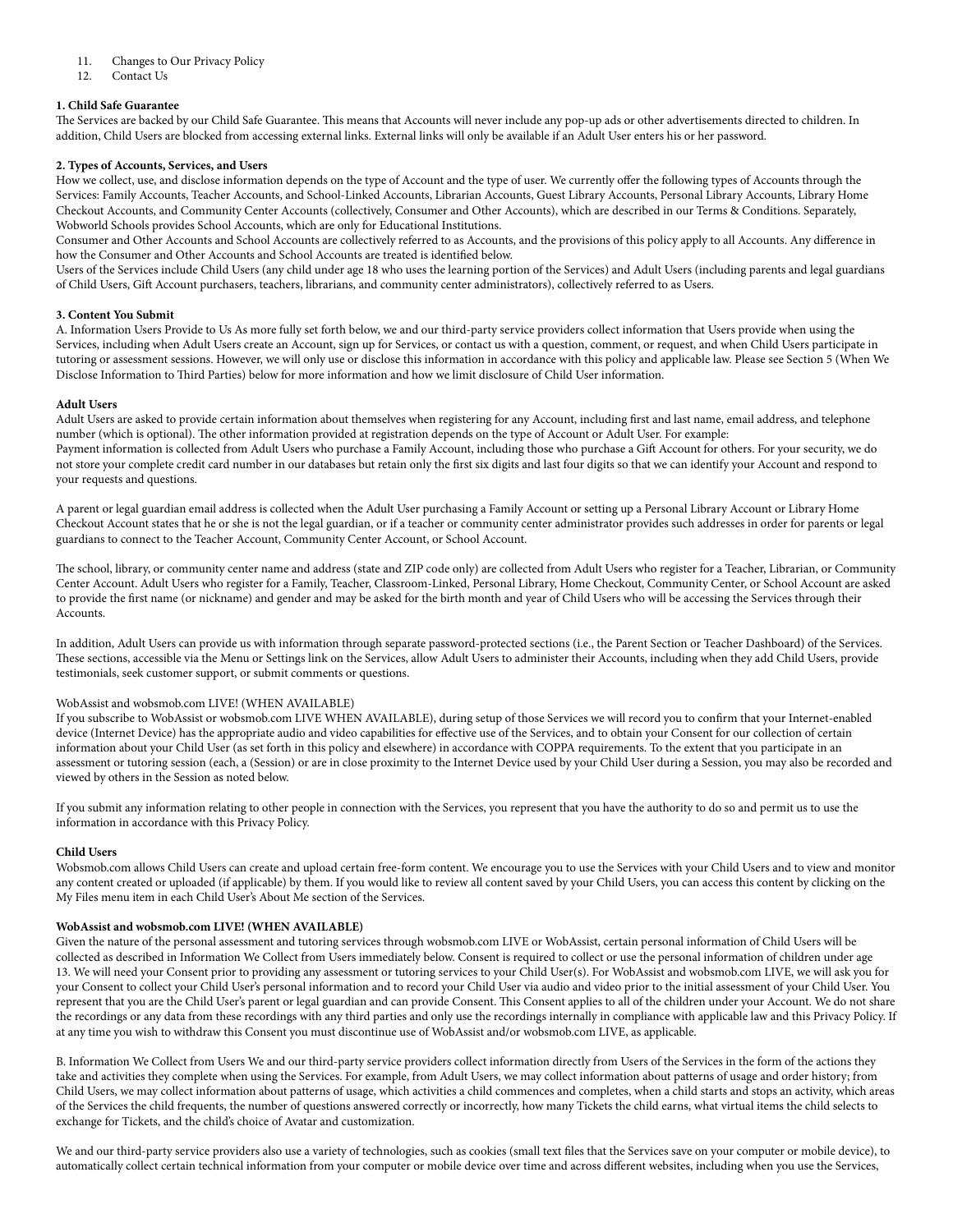such as your browser type, operating system, device type, the page served, your IP address, your Geo-location, and the websites you visited prior to visiting the Services. When you download and use one of our Apps, we and our service providers may track and collect App usage data, such as the date and time the App on your device accesses our servers and what information and files have been downloaded to the App based on your device number.

We and our third-party service providers may use the information collected through these technical methods for several purposes, including delivering content, tracking and enhancing our Users' experience on the Services, and delivering advertising to visitors to http://www.wobsmob.com when they visit other websites and applications. For example, when you return to the Services after logging in, cookies help the Services recognize who you are without having to log back in. For more information, see Section 4 (How We Use Information). The information collected through these technical methods on the child-directed portions of the Services are used only to support the internal operations of the Services. We do not allow third-party advertising networks to collect information about Users who are logged in to their Accounts.

If you do not want the Services to collect information using cookies, you can set your web browser to reject cookies from the Services. Each browser is different, so you should check your browser's Help menu to learn how to change your cookie preferences. However, please note that if you reject or block cookies from the Services, the Services may not function as intended. For example, you will not be able to remain logged in to your Account, and therefore you would have to log in during each page transition.

# **Child Users: WobAssist and wobsmob.com LIVE! (WHEN AVAILABLE)**

wobsmob.com LIVE and WobAssist provide personal online assessments and tutoring in one-on-one or group settings, depending on the Service purchased. Both wobsmob.com LIVE and WobAssist include interactive video and audio of both the adult tutor providing the Session and the Child User(s) attending a Session. Accordingly, the personal information of your Child User(s) will be collected in the form of audio and video recordings in each Session. We will maintain the recordings but will not share these recordings or any data from these recordings with any third parties. We use the recordings only internally in compliance with applicable law and this Privacy Policy.

Your Child User's Instructor will have access to your Child User's recorded Sessions, but other Instructors will not have access to these recorded Sessions. The Company will have access to all of the Sessions, and Instructors will have access to those Sessions they teach. We do not share the recorded Session with any third parties. During group Sessions, you and your Child User will be able to see and hear the other children in your Child User's Session via your Internet Device, and they will be able to see and hear your Child User. In addition, when your Child User participates in a group Session, the other children in the Session (and anyone else in close proximity to any participating children) may be able to see and hear your Child User and vice versa.

As part of the wobsmob.com LIVE and WobAssist Services we may offer homework and other instruction that may include the ability to for Child Users to upload homework. To the extent that a Child User's homework contains additional personal information, it will be covered by this policy.

Location Information: We may collect and store information about your location to provide you with educational experiences or email updates that are tailored for your region. The location information we have access to may include (1) your ZIP or postal code, if you provide one to us; and (2) the approximate geographic region your computer or mobile device is located in, as determined from your IP address. However, we do not collect your street name and the name of your city/town. You may be able to change the settings on your computer or mobile device to prevent it from providing us with such IP information. We also have access to your school or classroom location if you (as a teacher) provide it to us.

Push Notification and SMS. Additionally, if you downloaded the App on your mobile device to access the Services, as part of your use of the Services we may ask if you would like to receive push notifications, which may include alerts and notifications, badges, banners, and sounds on your mobile device. You may choose to stop receiving push notifications at any time by changing the settings on your mobile device. We may also ask if you would like to receive SMS text messages. Please note that your carrier may charge you for the text messages you receive. To permanently stop receiving SMS text messages from us (if you are located in the U.S. or Canada) text STOP, CANCEL, or UNSUBSCRIBE in reply to any SMS text message sent by us.

# **4. How We Use Information**

We will never sell or rent the Personally Identifiable Information of any User of the Services to a third party, except as described in this policy in the context of a sale of the Company.

We and our third-party service providers may use the information collected from Users as follows:

Adult User Information collected from Adult Users may be used:

- To permit you to register and use the Services, including, for example, to send you communications about Child User progress or your Account, or to allow you to provide Feedback through the Parent Section. For security purposes, the Parent Section is password protected.
- For certain Consumer and Other Accounts, to complete and fulfill your purchase, such as to process your payments, communicate with you regarding your purchase, and provide you with related customer service.
- To respond to your inquiries and fulfill your requests, retrieve your password, or provide technical support.
- For Consumer and Other Accounts to provide marketing communications that we believe may be of interest to you. While it is never our intention to send any marketing messages to children, if you believe a Child User has received such a marketing communication, please contact us as described in Section 12 (Contact Us) below. You can always choose to stop receiving these marketing messages by simply following the instructions contained in the message or, if the communication is by phone, informing the caller of your desire not to receive further phone communications. For all Accounts, you may not opt out of receiving administrative messages from us regarding your Account, such as password reset emails, customer support messages, and progress reports for School Accounts.
- To deliver wobsmob.com advertising to you based on your visits to the non-child-directed portions of the Services (such as https://www.wobsmob.com), for example when you visit third-party websites and applications or via postal mail. We will never use information collected in the child-directed portions of the Services for targeted advertising purposes. We do not currently respond to web browser "do not track" signals; however, you may opt out of receiving online interest-based advertising from our interest-based advertising providers by visiting www.aboutads.info/choices. For more information about web browser "do not track" signals, visit www.allaboutdnt.org.
- To measure the effectiveness of our advertising to adults. Child User Information collected from Child Users may be used:
- To measure a Child User's performance in activities and to adapt a Child User's learning experience to the Child User's learning needs.
- To analyze, provide progress reports on, or provide an assessment of a Child User's performance to the Adult User on the Account. Both Adult and Child User Information collected from both Adult and Child Users may be used:
- To allow us to assess and improve the Services, its educational content, and other services we provide, for example, to improve our content and user experience; to research, evaluate, and improve the Services' educational efficacy; and to inform our understanding of the Services' user base.
- To customize, adapt, and personalize Users' viewing and content-consumption experience, for example, by measuring a Child User's performance in activities and adapting the Child User's learning path to his or her learning needs.
- To maintain and analyze the functioning of the Services.
- As we believe to be necessary or appropriate: (a) under applicable law, including laws outside your country of residence; (b) to comply with legal process; (c)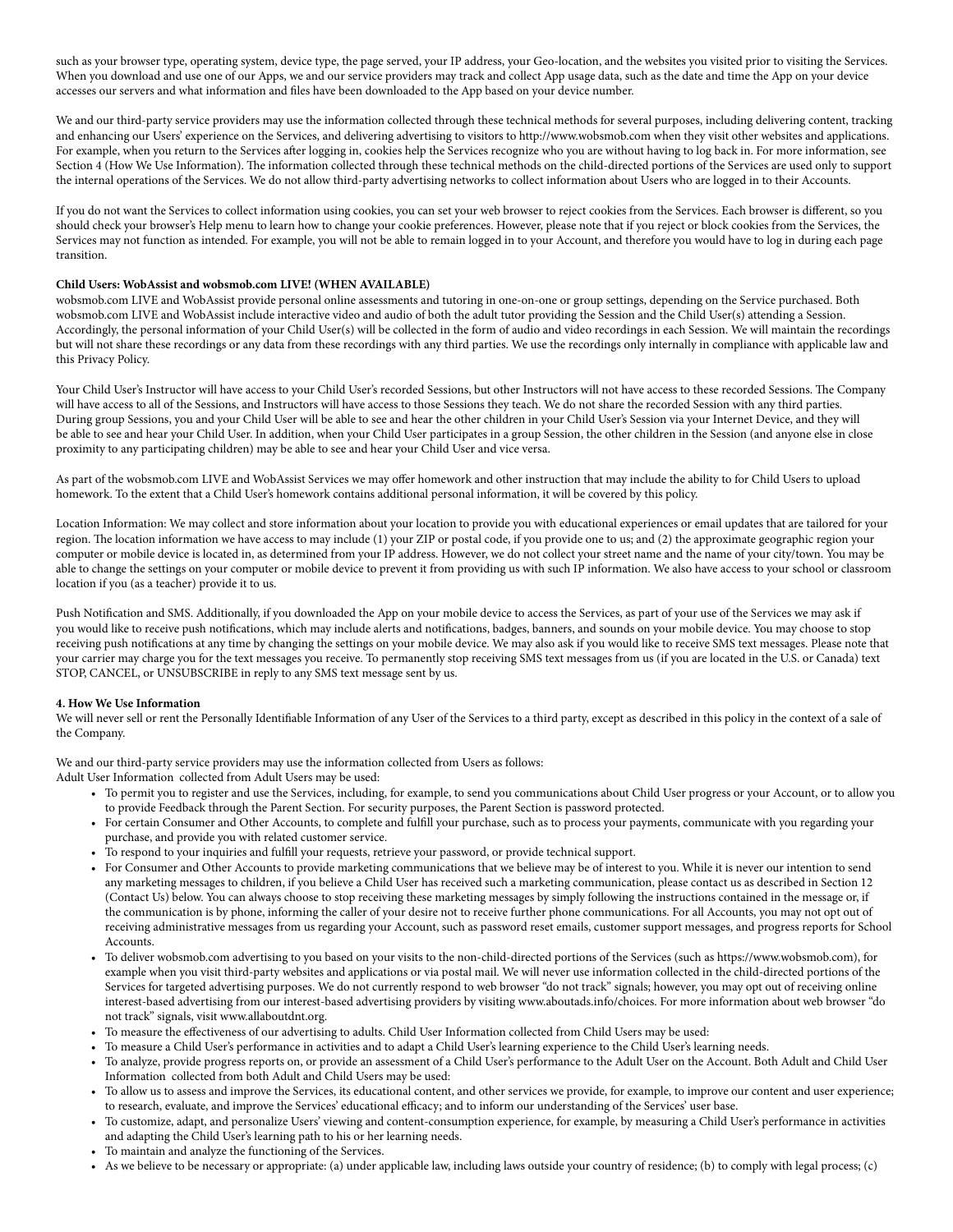to respond to requests from public and government authorities, including public and government authorities outside your country of residence; (d) to detect violations of and enforce our terms and conditions; (e) to protect our operations or those of any of our affiliates, including the security of the Services; (f) to protect our rights, privacy, safety, or property, or that of our affiliates, you, or others; and (g) to allow us to pursue available remedies or limit the damages that we may sustain (collectively, (a)-(g) are Other Uses and Disclosures).

# **5. When We Disclose Information to Third Parties**

Information collected from both Adult and Child Users will not be disclosed except as follows:

- To third parties who perform certain services for us, such as process credit cards or conduct or evaluate research (such as on the educational impact of the Services), provided that the service providers agree to keep the information confidential and to use it only for purposes that are permitted by this Privacy Policy.
- Where parents or legal guardians have linked a Family Account to a Teacher Account, as described in the Terms & Conditions, the Adult Users of both Accounts will be able to review the progress and details of their Child Users within both Accounts.
- As we believe to be necessary or appropriate as set forth above in Other Uses and Disclosures and in other instances substantially similar to those listed in this Section.
- Where legally required and in certain other cases, we may make such disclosures without first providing notice to Users.
- Subject to confidentiality agreements, the terms of this Privacy Policy, and applicable law, information may be disclosed to service providers, advisors, potential transactional partners, or other third parties in connection with the consideration, negotiation, or completion of a corporate transaction in which we are acquired by or merged with another company or we sell, liquidate, transfer, or license all or a portion of our assets in bankruptcy or otherwise. This means that if some or all of our assets are acquired or otherwise transferred or licensed, including in bankruptcy, that such acquires shall be subject to the same commitments stated under this Privacy Policy.

In addition, with respect to Consumer and Other Accounts, we may use third-party advertising networks to collect cookie information about Adult Users' visits to the non-child-directed portions of the Services and to (1) deliver interest-based advertising to those Adult Users, including Wobworld -branded advertising, when those Adult Users visit third-party websites; and (2) provide us with statistics about the effectiveness of our advertising on third-party websites. These third-party advertising networks may use this cookie information in accordance with their own privacy policies.

As noted above, because WobAssist or wobsmob.com LIVE Sessions may be in small groups (currently limited to four students), the other Child Users in a Session and any other individuals located within proximity to the Internet Device used by other Session participants may be able to view and hear your Child User during the Session. Likewise, you, your Child User, and other individuals within close proximity to the Internet Device used by your Child User may be able to hear and see the other Child Users. Please be careful and avoid having personal or confidential conversations within close proximity to the Internet Device during a Session. We do not disclose the Personally identifiable information of any Child User to third parties for any marketing or promotional purposes.

We also may disclose d-identified and/or aggregated User information for any other purpose as permissible by applicable law—for example, the distribution of d-identified user records to outside researchers or the distribution of reports containing aggregate user demographic and traffic patterns—provided that no individual Adult User or Child User or any specific end-user device can be readily identified.

#### **6. How to Access, Change, or Delete Account Information**

Consumer and Other Accounts: An Adult User can review or change the information they provided when they registered for the Services, including by adding or removing Child Users to or from the Account, by updating information through the Parent Section of the Services or, for Teacher Accounts or Community Center Accounts, by using the Class Builder or Settings feature in the Teacher Dashboard. In addition, Adult Users may contact us at any time as described in Section 12 (Contact Us) below to request that we provide for their review, or delete from our records, any Personally Identifiable Information they have provided about Child Users associated with their Accounts, or to cease collecting Personally Identifiable Information from those Child Users, as applicable. Please keep in mind that a request to delete Personally Identifiable Information may lead to cancellation of your Account or the inability to use certain Services, such as WobAssist or wobsmob.com LIVE, and if a Teacher Account or Community Center Account is linked to a Family Account, a request to delete Personally Identifiable Information in one of the Accounts may be reflected in your other Account.

When we change or delete any Personally Identifiable Information at your request, we will make good faith efforts to make the changes in our then-active databases as soon as reasonably practicable, generally within 24–72 hours. Changing setting options may not result in immediate changes to the settings, which are subject to our operations and maintenance schedules. Please note that information may remain in backup or archive records, and we may retain certain data relevant to preventing fraud or future abuse or for legitimate business purposes, such as analysis of aggregated, non-personally-identifiable or d-identified data, Account recovery, or if required by law. All retained data will continue to be subject to the Privacy Policy in effect at that time.

School Accounts: If you are using the Services through a School Account that is integrated with a school student information system (SIS), any request to access or make changes to or delete Personally Identifiable Information including Student Data must be made by the Educational Institution within the SIS. Once the changes are made within the SIS, the changes will automatically appear within the School Account.

If you are using the Services through a School Account and the Educational Institution is not integrating its SIS with the Services, any request to access, make changes to, or delete Personally Identifiable Information including Student Data must be made by the Educational Institution's designated administrator for the School Account. The administrator will be provided access to the School Account User Profile pages in order to update, correct, or delete the information contained therein.

# **7. Account Cancellation and Reactivation; Data Deletion**

At any time, Adult Users, with the exception of Library-related Accounts or School Accounts, may cancel their Accounts through the Parent Section or Teacher Dashboard section of the Services. Librarians and those with Personal Library Accounts or Library Home Checkout Accounts may contact us as described in Section 12 (Contact Us) below to cancel such Accounts.

For Family Accounts that have been canceled, and Personal Library Accounts and Library Home Checkout Accounts, if the Account remains inactive for 24 months, we will delete all Personally Identifiable Information in our active databases associated with the Account (Information), unless otherwise stated in this Privacy Policy). The 24 months is provided so that you have the ability, following cancellation of a Family Account or inactivity, to reactivate your Account and potentially recover previous information and resume where the Child User left off. However, we provide no guarantee, and shall have no liability or obligation to ensure that all Account Information and Services-related progress will be available or accessible or all learning or personalization features will be able to be recovered or resumed. If a User requests that Personally Identifiable Information be deleted prior to the end of the 24-month period of inactivity, we will take commercially reasonable steps to satisfy that request.

For Teacher Accounts and Community Center Accounts, if you cancel your Account, we will delete all Account Information 48 hours after the cancellation, unless a Child User's parent or legal guardian has linked to the Account, in which case we will delete that Child User's Account Information as described in the previous paragraph. Please note that canceling an entire Teacher Account or Community Center Account will result in the loss of activities and progress data for every Child User,